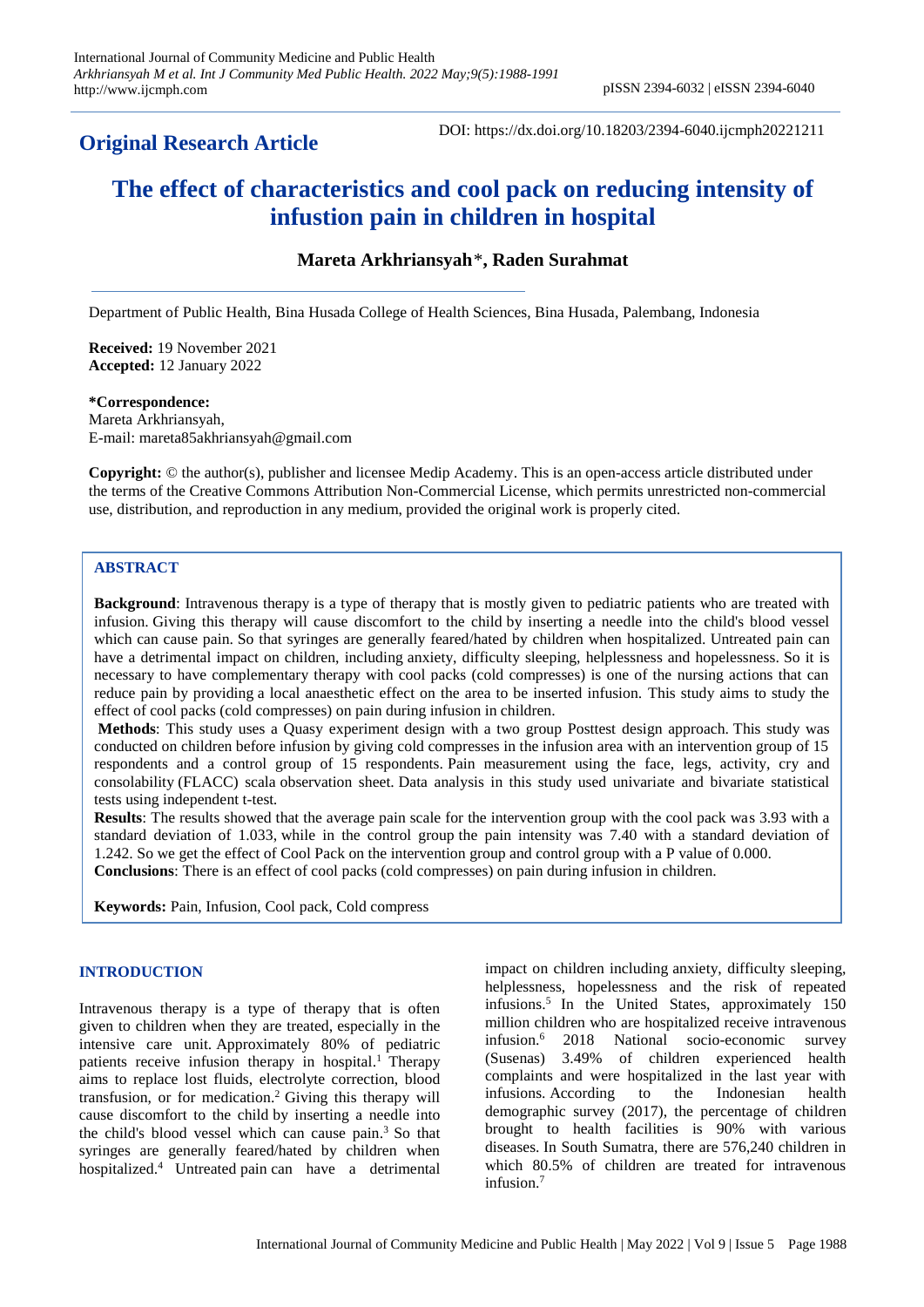Efforts to reduce pain can be done through pharmacological therapy, namely by using drugs and nonpharmacological therapy without using drugs. So there is a need for complementary therapy with cool packs (cold compresses) is one of the nursing actions that can reduce pain by providing a local anesthetic effect in the area to be inserted infusion. <sup>8</sup> Cool pack (cold compress) is a suitable non-pharmacological therapy given before infusion. Cold will cause numbness before pain occurs. Cold compresses can cause a local anesthetic effect on puncture wounds due to infusion. <sup>9</sup> Cold compresses using ice slow the conduction of peripheral nerve fibers and reduce the release of pain mediators and nociceptors, causing a relatively rapid skin anesthetic effect. 8

Cold compress application method of action that can relieve pain and can promote healing. Cold compresses can relieve pain by slowing the speed of nerve conduction and inhibiting nerve impulses, causing numbness and increasing the pain threshold and can have a local anesthetic effect. The ice gel compress used was of medium size at a temperature of <10°C. The ice gel had been frozen in the freezer for 8 hours. put ice gel on the wrist that will be infused to distract the child from pain during infusion, cold compresses are given for 5-10 minutes before the infusion action.<sup>10-12</sup> According to Lakshmi et al reported an average difference of pain in the treatment group and the control group was 3.7 with a p value of 0.000, indicating no effect of dinginterhadap compress pain during infusion in children. <sup>13</sup> Fatriansari (2019) also said cold compresses reduce pain during infusion. <sup>14</sup> Kiran cold compresses are effective in reducing pain during infusion. 15,16 The purpose of the study was to study the effect of cool packs (cold compresses) on pain during infusion in children.

#### **METHODS**

This study used a Quasy Experiment design with a Two Group Posttest design approach involving 15 children as the intervention group and 15 children as the control group. This research will be carried out by the Palembang city hospital. The data collection tool used was an observation sheet containing a pain scale using face, legs, activity, cry and consolability. The way of collecting data starts from determining the sample. With the inclusion criteria of children aged 3-6 years, children who get an infusion. Cool pack (cold compress) is used before the infusion is placed on the area to be inserted by infusion using medium-sized ice-gel that has been frozen for 8 hours, put the wrist to be infused to divert attention to pain in children during infusion for 5-hours, 10 minutes. All respondents were given cold compresses before the infusion. Data analysis was performed with computer software. Univariate analysis was carried out on the data of the sex of the child and the pain scale and posttest. Bivariate analysis was performed by independent ttest.

# **RESULTS**

The sexes in the control group consisted of 6 (40%) men and 9 (60%) women, while in the intervention group there were 7 (47%) men and 8 (53%) women (Table 1).

#### **Table 1**: **Frequency distribution of characteristics in children in Palembang city hospital.**

| <b>Variables</b> | <b>Intervention group</b> |               | <b>Control</b><br>group |               |
|------------------|---------------------------|---------------|-------------------------|---------------|
|                  | N                         | $\frac{6}{9}$ | N                       | $\frac{0}{0}$ |
| Gender           |                           |               |                         |               |
| Man              | 7                         | 47            | 6                       | 40            |
| Woman            | 8                         | 53            | 9                       | 60            |
| Age (years)      |                           |               |                         |               |
| $3 - 4$          | 6                         | 40            | 8                       | 53            |
| $5 - 6$          | 9                         | 60            |                         | 47            |
| <b>Total</b>     | 15                        | 100           | 15                      |               |

Age groups 3-4 and 5-6 respectively amounted to 8 (53%) and 7 (47%) in the control group and 6 (40%) and 9 (60%) in the intervention group. An average intersitas pain intervention respondents is 3.93 with a standard deviation of 1.033 and a minimum of pain intensity is 2 and maximum pain intensity was 5 (Table 2).

# **Table 2**: **Average pain intensity giving cool pack (cold compress) during infusion installation in children in the intervention group at the Palembang city hospital.**

| Variable           | <b>Mean</b> SD |             | <b>Range</b> N |       |
|--------------------|----------------|-------------|----------------|-------|
| Intervention group | 3.93           | $1.033$ 2-5 |                | $-15$ |

Diperoleh average pain intensity responder control group was 7.40 with a standard deviation of 1.242 and Intensity minimum pain is 5 and maximum pain intensity is 9 (Table 3).

# **Table 3**: **Average pain intensity during infusion in control group children at the Palembang city hospital.**

| <b>Variable</b> | Mean SD |                   | <b>Range</b> N |  |
|-----------------|---------|-------------------|----------------|--|
| Control group   | 7.40    | $1.242 \quad 5-9$ |                |  |

The average effect of cool pack (cold compress) on pain during infusion in children in Palembang City Hospital, the control group and the intervention group are 3,467 with a standard deviation of 0.417 (Table 4). And the results of statistical tests using an independent t test obtained  $p=0.000$  ( $p\leq 0.05$ ), then there is the effect of cool pack (cold compress) on pain during infusion in children.

# **DISCUSSION**

The results of the study found that the average difference in the child's pain scale during infusion of the control group and the intervention group after being given a cold compress was 3.467 with a standard deviation of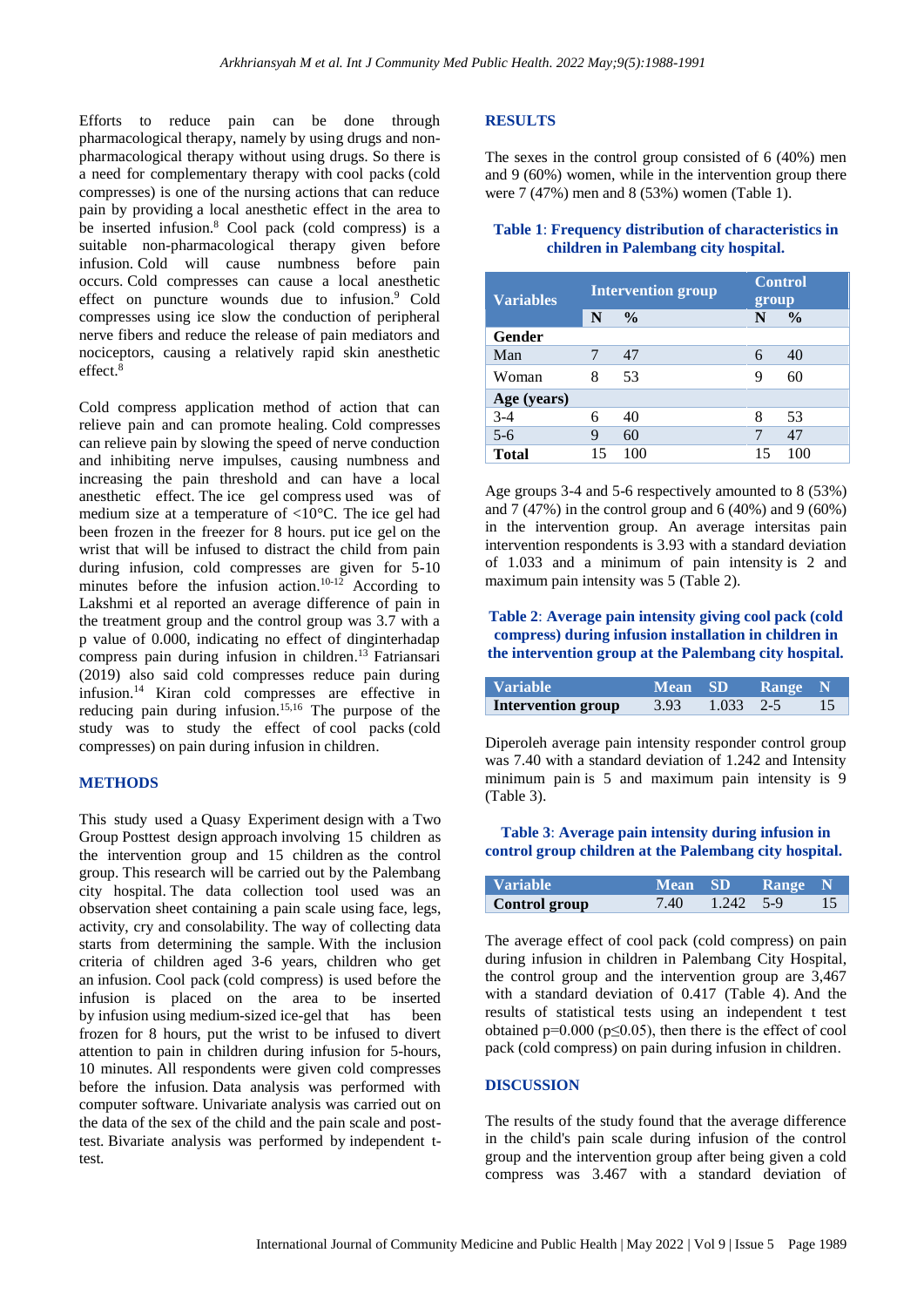0.417. The results of the t-test statistical test obtained a value of p=0.000, meaning that at 0.05 it was seen that there was an effect of cool packs (cold compresses) on pain during infusion in children. The results of this study are in line with Fatriansari's research in 2019, it was found that there was an effect of cold compresses on reducing the pain scale of intravenous injection in preschool children at the hospital. Bhayangkara Palembang with p value 0.011.

#### **Table 4**: **Effect of cool pack (cold compress) on pain during infusion installation in children at the Palembang city hospital.**

| <b>Variable</b>                                                                                                                                                  | <b>Mean</b><br>difference | <b>SD</b> | <b>P</b> value | N  |
|------------------------------------------------------------------------------------------------------------------------------------------------------------------|---------------------------|-----------|----------------|----|
| The average<br>effect of cool<br>packs on pain<br>during<br>infusion in<br>children at the<br>Palembang<br>city hospital<br>control and<br>intervention<br>group | 3,467                     | 0.417     | 0.000          | 30 |

The theory of pain defense (gate control) from Melzack and Wall states that pain impulses can be regulated or inhibited by defense mechanisms throughout the central nervous system. Giving cold compresses will stimulate the descending nerve pathways to release endogenous opiates such as endorphins and dynorphins which are natural pain killers that come from the body. Giving cold compresses can also stimulate neuromodulators to close the defense mechanism by inhibiting the release of substance P.<sup>9</sup> Children who are infusion will experience tissue damage which will stimulate pain nociceptors which will be transmitted to the brain. However, the presence of a cold compress on the area to be infusion will inhibit the release of substance P which can inhibit pain from reaching the brain.<sup>16</sup>

# **CONCLUSION**

The application of a cooling agent in the form of an ice tube is very helpful in minimizing pain because the effect is felt more quickly by the body, this is due to the process of spreading it through nerves and blood vessels. The effect of this ice tube can be felt for 10 minutes after applying the ice tube for 1 minute. This ice tube material is also safe because the temperature is not too low and the application time on healthy tissue is not too long.

# **ACKNOWLEDGEMENTS**

Authors would like to thank LPPM Bina Husada School of Health Sciences, LLDIKTI Region II and RUSD Sekayu and Kayu Agung, for assistance druirng study.

*Funding: No funding sources Conflict of interest: None declared Ethical approval: The study was approved by the Institutional Ethics Committee*

# **REFERENCES**

- 1. Zheng GH, Yang L, Chen HY, Chu JF, Mei L. Aloe vera for prevention and treatment of infusion phlebitis. Cochrane Database Syst Rev. 2014;2014(6):CD009162.
- 2. Lavery I, Ingram P. Safe practice in intravenous medicines administration. Nursing Std. 2008;22(46): 44-7.
- 3. Foster L, Wallis M, Paterson B, James H. A descriptive study of peripheral intravenous catheters in patients admitted to a pediatric unit in one Australian hospital. J Infus Nurs. 2002;25(3):159- 67.
- 4. Cohen LL, MacLaren JE, Lim CS. Pain and pain management. In: Steele, RG, Elkin, TD, Roberts, MC eds. Handbook of evidence-based therapies for children and adolescents. New York: Springer Publishers; 2007.
- 5. Gallant P, Schultz AA. Evaluation of a visual infusion phlebitis scale for determining appropriate discontinuation of peripheral intravenous catheters. J Infus Nurs. 2006;29(6):338-45.
- 6. Waterhouse A. Cryotherapeutic topical analgesics for pediatric intravenous catheter placement: ice versus vapocoolant spray. Pediart Emerg Care. 2013;34:2
- 7. Fauzi I, Hendayani N. The Effect of Cold Compress on Pain in Infusion Procedures for Pre-School Children at Bendan Hospital, Pekalongan City. Muhammadiyah Pekajangan. 2013,
- 8. Sadeghi T, Mohammadi N, Shamshiri M, Bagherzadeh R, Hossinkhani N. Effect of distraction on children's pain during intravenous catheter insertion. J Spec Pediatr Nurs. 2013;18:109-14.
- 9. Canbulat N, Ayhan F, Inal S. Effectiveness of external cold and vibration for procedural pain relief during peripheral intravenous cannulation in pediatric patients. Pain Manag Nurs. 2015;16(1):33- 9.
- 10. Laksmi IG, Suryati NM, Yanti NL. The effect of cold compress on pain during infusion in preschool age children. BMJ. 2018;5(2):198-209.
- 11. Asih F. The Effect of Cold Compress on Reduction in Pain Scale of Infusion in Babul Ilmi Pre-School Children. J Sci Multi Sci Health. 2019.
- 12. Kiran N, Kaur S, Marwaha RK. Effect of ice pack application at the prior site to vernipuncture on the level of pain of school-age children intensity of pain among children. during infusion with a p value of 0.000. Nurs Midwif Res J. 2019;9(14):160-7.
- 13. Wang ZX, Sun LH, Chen AP. The efficacy of nonharmacological methods of pain management in school age children receiving venouspuncture in a pediatric department: A randomized controlled trial